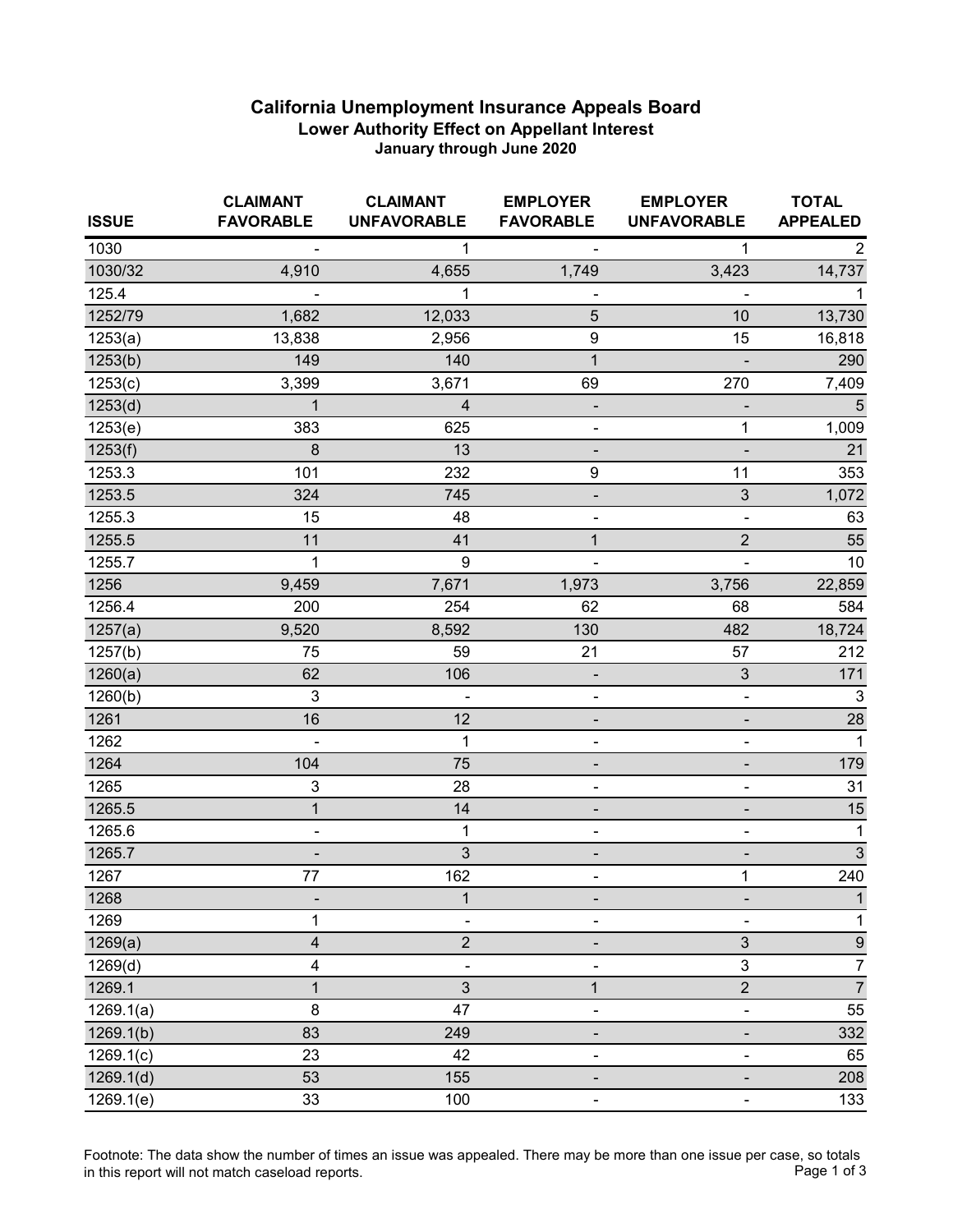## **California Unemployment Insurance Appeals Board Lower Authority Effect on Appellant Interest January through June 2020**

| <b>ISSUE</b>      | <b>CLAIMANT</b><br><b>FAVORABLE</b> | <b>CLAIMANT</b><br><b>UNFAVORABLE</b> | <b>EMPLOYER</b><br><b>FAVORABLE</b> | <b>EMPLOYER</b><br><b>UNFAVORABLE</b> | <b>TOTAL</b><br><b>APPEALED</b> |
|-------------------|-------------------------------------|---------------------------------------|-------------------------------------|---------------------------------------|---------------------------------|
| 1269.1(f)         | 5                                   | 14                                    |                                     |                                       | 19                              |
| 1269.1(g)         | 1                                   | 7                                     |                                     | $\overline{\phantom{a}}$              | 8                               |
| 1271(a)           | 222                                 | 520                                   | 1                                   | 8                                     | 751                             |
| 1271(b)           | $\overline{c}$                      | 25                                    | -                                   | -                                     | 27                              |
| 1271(d)           |                                     | 1                                     |                                     |                                       | $\mathbf{1}$                    |
| 1273              |                                     | 1                                     |                                     |                                       | $\mathbf 1$                     |
| 1275              | 37                                  | 133                                   | $\mathbf{1}$                        | -                                     | 171                             |
| 1275(a)           | 37                                  | 138                                   |                                     | -                                     | 175                             |
| 1275(b)           | 19                                  | 76                                    |                                     | ٠                                     | 95                              |
| 1276              | $\overline{2}$                      | 15                                    |                                     | -                                     | 17                              |
| 1277              | 321                                 | 1,245                                 |                                     |                                       | 1,566                           |
| 1279.5            | $\mathbf{3}$                        | 24                                    |                                     |                                       | 27                              |
| 1280              |                                     | 5                                     |                                     |                                       | $\sqrt{5}$                      |
| 1281              | $\overline{c}$                      | 9                                     | -                                   | -                                     | 11                              |
| 1281(b)           | $\overline{2}$                      | 54                                    |                                     |                                       | 56                              |
| 1282              | $\qquad \qquad \blacksquare$        | $\boldsymbol{2}$                      | $\overline{\phantom{0}}$            |                                       | $\overline{\mathbf{c}}$         |
| 13004             | $\overline{1}$                      | 5                                     |                                     | $\mathbf{3}$                          | $\overline{9}$                  |
| 13009             | $\blacksquare$                      | 4                                     |                                     | 1                                     | 5                               |
| 1326.5            | 278                                 | 271                                   |                                     | -                                     | 549                             |
| 13262B10          | 1                                   | 23                                    |                                     |                                       | 24                              |
| 13262B11          | $\overline{2}$                      | 21                                    |                                     |                                       | 23                              |
| 1329.1            | 23                                  | 43                                    |                                     | $\qquad \qquad \blacksquare$          | 66                              |
| 1332              | $\mathbf{1}$                        | $\overline{2}$                        |                                     | -                                     | $\mathbf{3}$                    |
| 1375              | 10,629                              | 8,376                                 |                                     | -                                     | 19,005                          |
| 1375.1            | 7,421                               | 7,164                                 |                                     |                                       | 14,585                          |
| 1375.5            |                                     | 1                                     |                                     |                                       | 1                               |
| 1375-1            | 19                                  | 23                                    |                                     |                                       | 42                              |
| 1382              | 1                                   | 4                                     |                                     | -                                     | $\sqrt{5}$                      |
| 201/202           | $\overline{2}$                      | 6                                     | ٠                                   | -                                     | $\bf 8$                         |
| 2102(a)(2)        | 74                                  | 95                                    |                                     |                                       | 169                             |
| 2102(a)(3)(A)(i)  | 3                                   | 17                                    |                                     |                                       | 20                              |
| 2102(a)(3)(A)(ii) | 132                                 | 126                                   |                                     |                                       | 258                             |
| 2707.5            | $\mathbf 1$                         | $\mathbf 1$                           |                                     |                                       | $\sqrt{2}$                      |
| 3264              | 1                                   | ٠                                     | $\overline{\phantom{a}}$            | -                                     | 1                               |
| 4304-1            | $\overline{1}$                      | 3                                     | $\overline{1}$                      | $\overline{2}$                        | $\boldsymbol{7}$                |
| 5066              | -                                   | 1                                     |                                     |                                       | $\mathbf{1}$                    |
| 601               | 6                                   | 26                                    |                                     | $\overline{\mathbf{4}}$               | 36                              |
| 602               | 11                                  | 25                                    | 1                                   | 1                                     | 38                              |
| 603               | $\overline{7}$                      | 19                                    | $\mathbf{1}$                        | 1                                     | 28                              |

Footnote: The data show the number of times an issue was appealed. There may be more than one issue per case, so totals<br>Page 2 of 3 in this report will not match caseload reports.